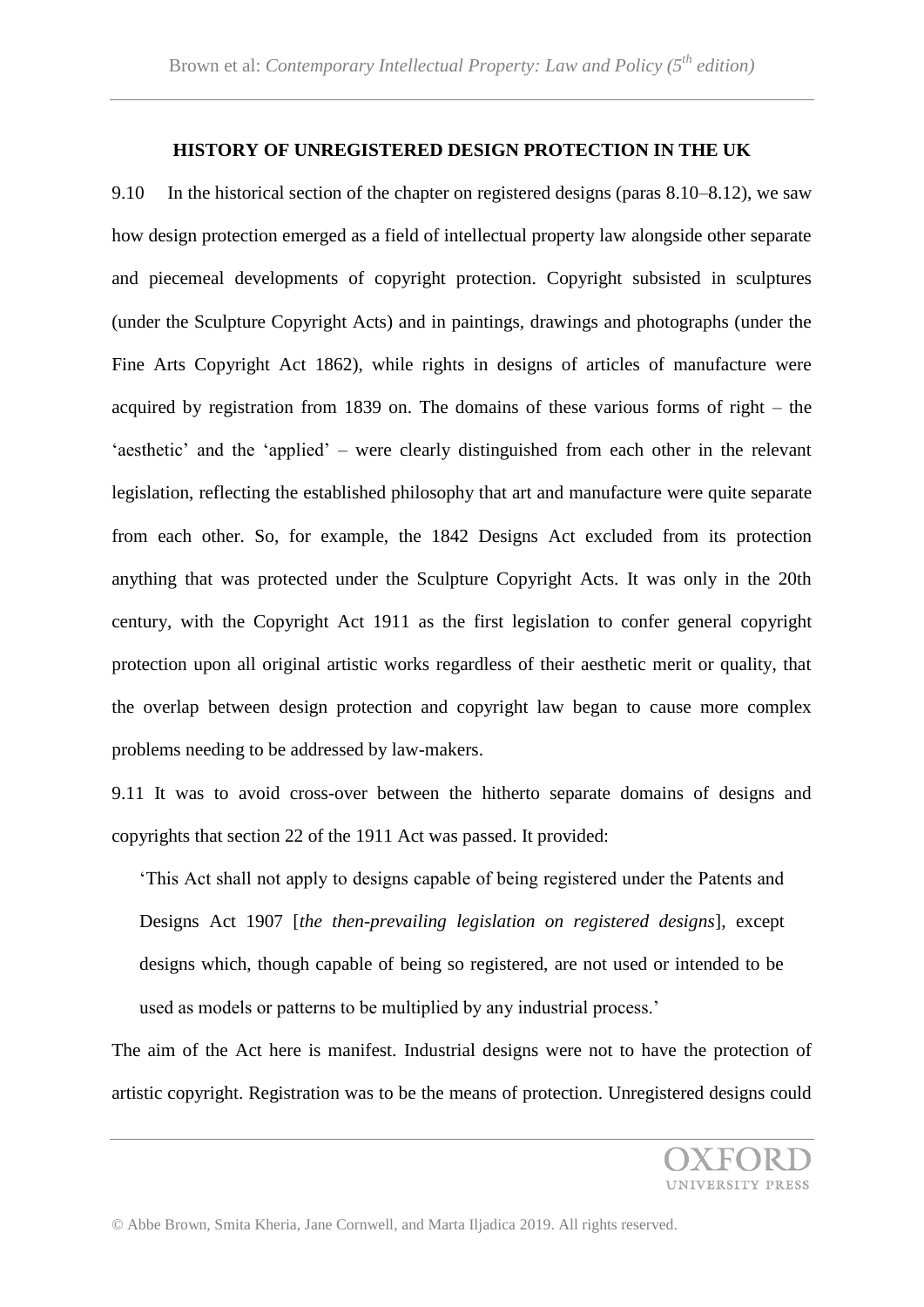not claim copyright if they were capable of registration and were used or intended to be used for the production of manufactured articles.

9.12 Too many difficult questions were left unanswered, however. What was meant by the phrase 'capable of being registered'? What was the position of a design *incapable* of registration? Again, the design which had not completed the registration process had no protection. Copying of all sorts was therefore possible with unregistered designs. A further difficulty, that the section had not succeeded in its basic policy of excluding copyright from the field of industrial designs, emerged in the Popeye case, *King Features Syndicate Inc v O M Kleeman Ltd.*<sup>1</sup> Here it was held that copyright subsisted in drawings of the cartoon figure, Popeye the Sailorman, and that it had been infringed by the unlicensed production of Popeye dolls, toys and brooches.

### *Question:*

What was the significance of the *Popeye* case?

9.13 The Copyright Act 1956 made a new attempt to exclude copyright from industrial designs, taking account of the problems which had arisen under the 1911 provisions and giving effect to the recommendations of the Gregory Report on Copyright Law.<sup>2</sup> A change of approach was adopted. Section 10 of the 1956 Act recognised the existence of copyright in industrial designs but restricted the ways in which that copyright could be infringed.

First, where a design had been registered, its protection from unauthorised reproduction in the industrial field depended entirely on the rights conferred by the Registered Designs Act. If a design was applied industrially (that is to say, to no more than 50 articles) but not registered,

 $2$  1952: Part X.

1



 $1$  [1941] AC 419.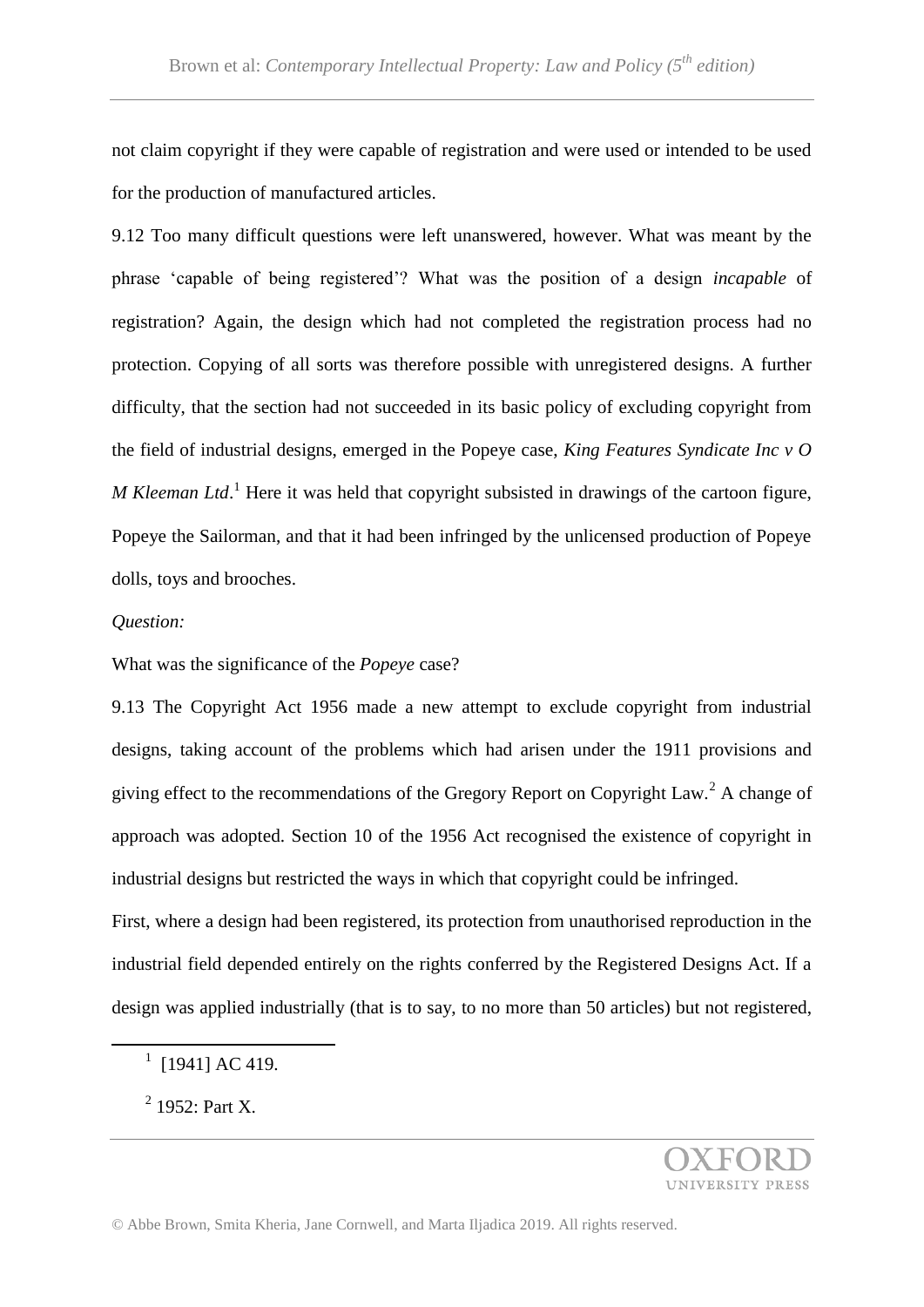it was to lose copyright protection in the industrial field against those acts which would have been infringements of the rights conferred had it been registered. In other words a design applied industrially but not registered had no protection against industrial copying until it was registered.

9.14 The Design Copyright Act 1968 then substantially amended section 10 of the 1956 Act. The 1968 Act was the outcome of the criticism of the registration system voiced by the Johnston Report on Industrial Designs in 1962. The committee had attacked the lack of protection for unregistered designs which, it argued, was having unfortunate results given the cumbersome nature of the registration process. Many manufacturers found it too difficult and expensive to register their designs: jewellery, toy and furniture makers were said to be particularly affected. The report proposed that unregistered designs should enjoy copyright protection, which would arise automatically with the creation of the design, but it should subsist only for the same period as the right under a registered design.

9.15 The difficulty that now arose did so because neither the Johnston Committee (understandably) or Parliament (much less excusably) took into account the kind of reasoning that led to a significant decision of the Court of Appeal in 1964, *Dorling v Honnor Marine*. 3 This case was the first to consider the effect of the original section 10 on the industrially applied, unregistered design. The court held that, despite the section, such a design might retain full artistic copyright because it consisted of features dictated solely by the function to be performed by the article to which it was to be applied (a kit of parts for a yacht). So the design could *never* have been registered, and could never have had any registered rights to be

# $3$  [1965] Ch 1.

**.** 

ER STTV DRESS

© Abbe Brown, Smita Kheria, Jane Cornwell, and Marta Iljadica 2019. All rights reserved.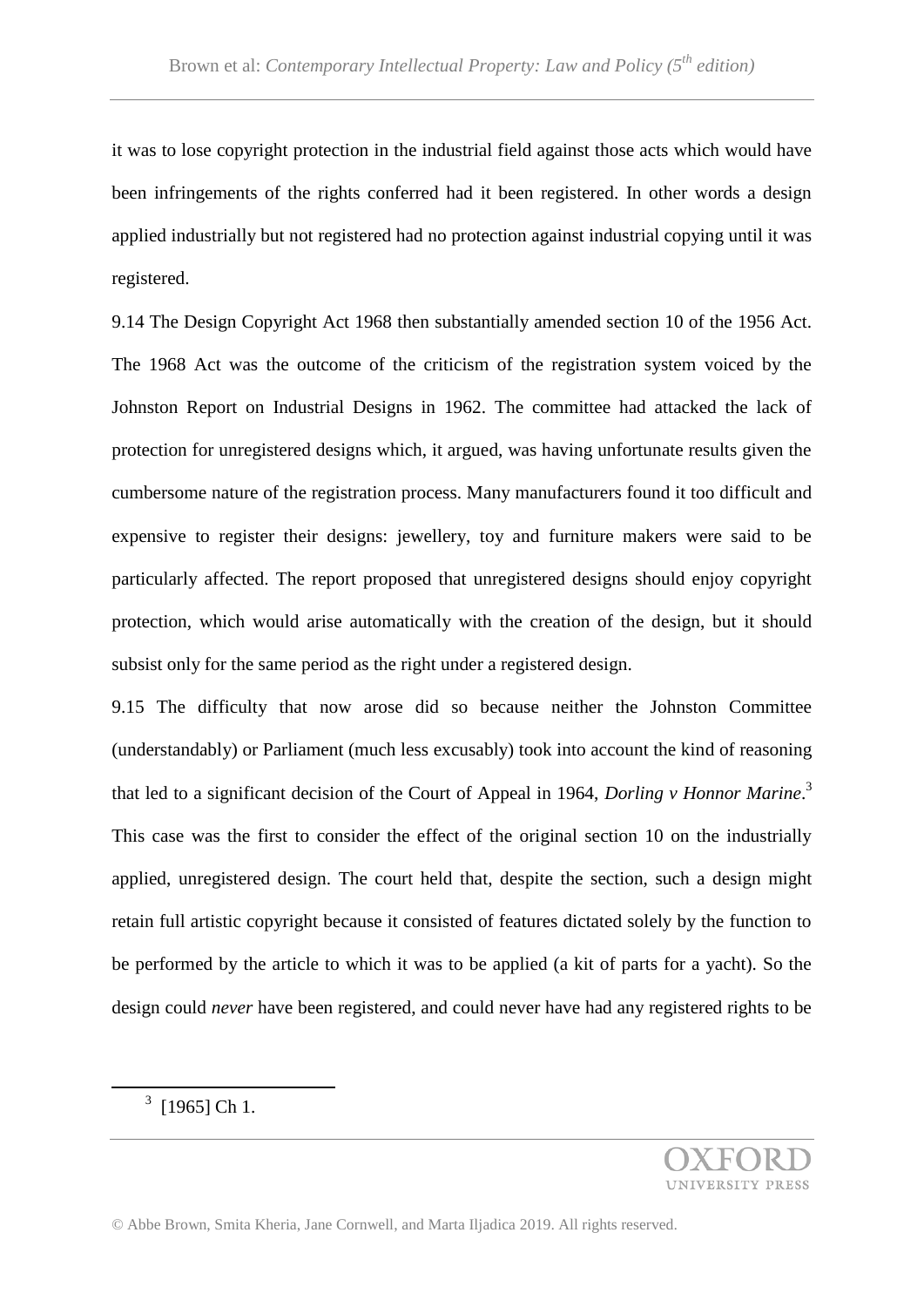infringed. Thus section 10 still left a gap in which a valuable design might be appropriated by a copyist, unless full artistic copyright continued to apply.

### *Question:*

What was the significance of *Dorling v Honnor Marine?*

9.16 The 1968 Act also conferred full artistic copyright on designs but only for a period of 15 years from the date on which the article to which the design was applied was first sold, let for hire or offered for sale or hire. Thereafter no act in the industrial field could infringe the copyright in the design. The result was that a registered design now had dual protection for 15 years under both the registration system and copyright, while the unregistered design had copyright protection for the same period. One might have thought that this would have resolved the unfairness identified in *Dorling*, the vulnerability of the unregistered design to appropriation by others, so that the interpretation of section 10 as applying only to registrable designs could have been abandoned. But since, like the original section 10, the 1968 Act made no reference to the question of the registrability of the design, it was possible to argue that it was not intended to change the law declared in *Dorling*. Accordingly, the new provisions did indeed apply only to designs capable of registration; if a design was not registrable, *Dorling* still stood and the design had ordinary unlimited artistic copyright.

## *Question:*

What was the combined effect of the *Dorling* case and the 1968 Act?

9.17 By now a flood of other cases was coming forward for decision. Many of them concerned parts of complex machines, in particular motor vehicles. Until the 1970s car manufacturers seem to have been little concerned by the activities of other manufacturers and dealers specialising in the supply of replacement parts for their vehicles. The development of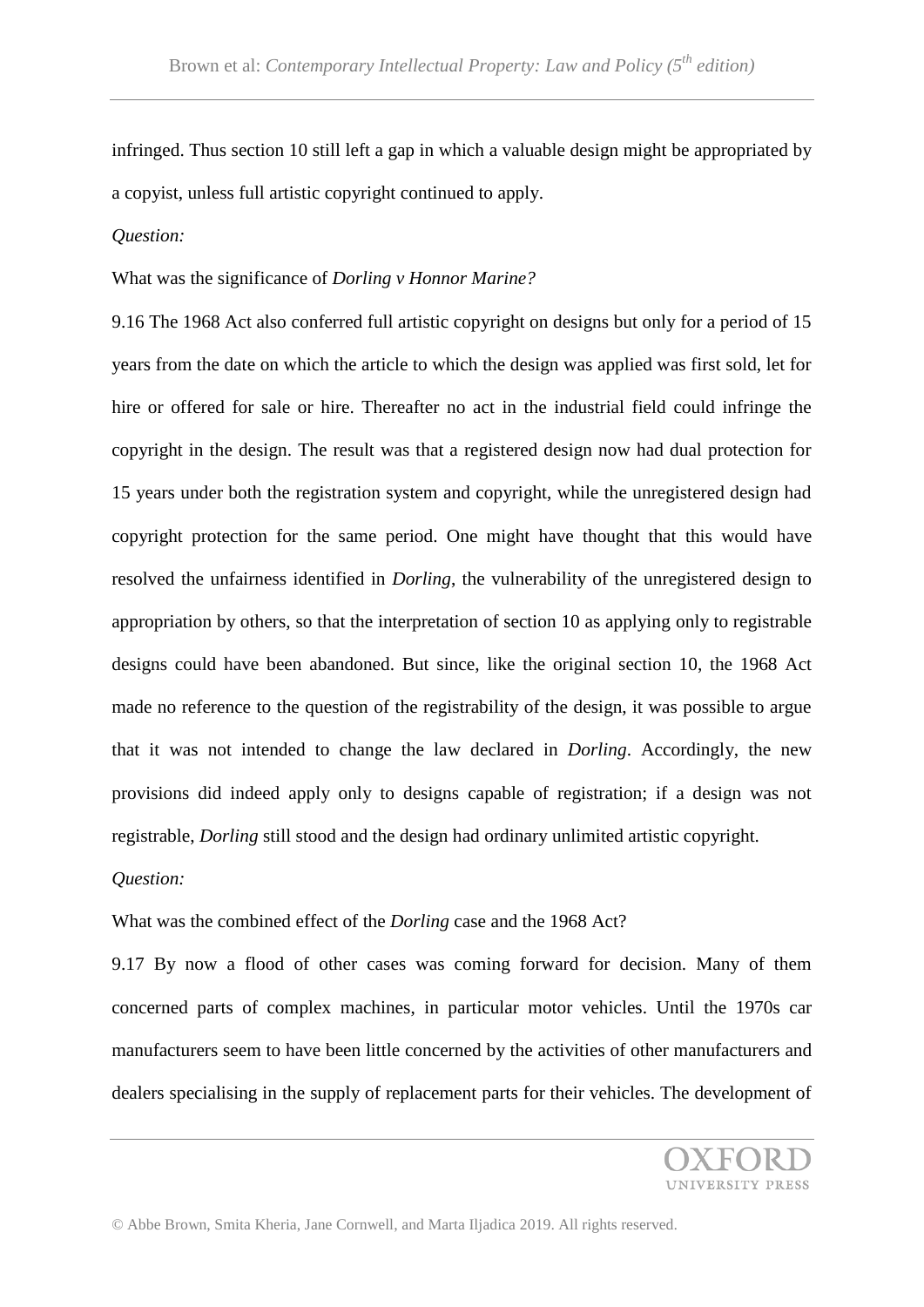the law of copyright in relation to functional designs just outlined, however, appears to have been seen as providing a way of taking control of a thriving market at a time when profits from traditional activities were dropping for a variety of reasons. It seemed to give car manufacturers an exclusive right to reproduce the design work for their products, which would endure for far longer than the commercial life of those products or any patent protection which the product might have. As a result, the manufacturer had a choice: either he could exploit the market by himself, eliminating competition by copyright infringement actions, or he could regulate it by means of the threat of litigation against other manufacturers and the grant of licences on his own terms and conditions. Not surprisingly, moves in either direction were strongly resisted by the spare parts industry; and it was this that led to a spate of litigation in the early 1980s.

### *Question:*

What problems were created by copyright protection for industrial designs?

9.18 The most significant of these cases, because it went to the House of Lords, was *British Leyland v Armstrong Patents*. 4 The facts were stereotypical. The design in question was that applied to the exhaust pipes of Morris Marina cars, vehicles manufactured by British Leyland. It was an unregistrable design. Armstrong Patents manufactured replacement exhaust pipes for Marinas. By a majority of 4:1, the House of Lords confirmed the general position that unregistrable designs enjoyed full artistic copyright. The speeches show that all members of the panel were fully aware that somehow the law had taken a wrong turning but they were inclined to blame Parliament rather than to impugn the judicial interpretation of the 1956 Act and its amendments.

4 [1986] AC 579.

**.** 

**VERSITY DRESS** 

© Abbe Brown, Smita Kheria, Jane Cornwell, and Marta Iljadica 2019. All rights reserved.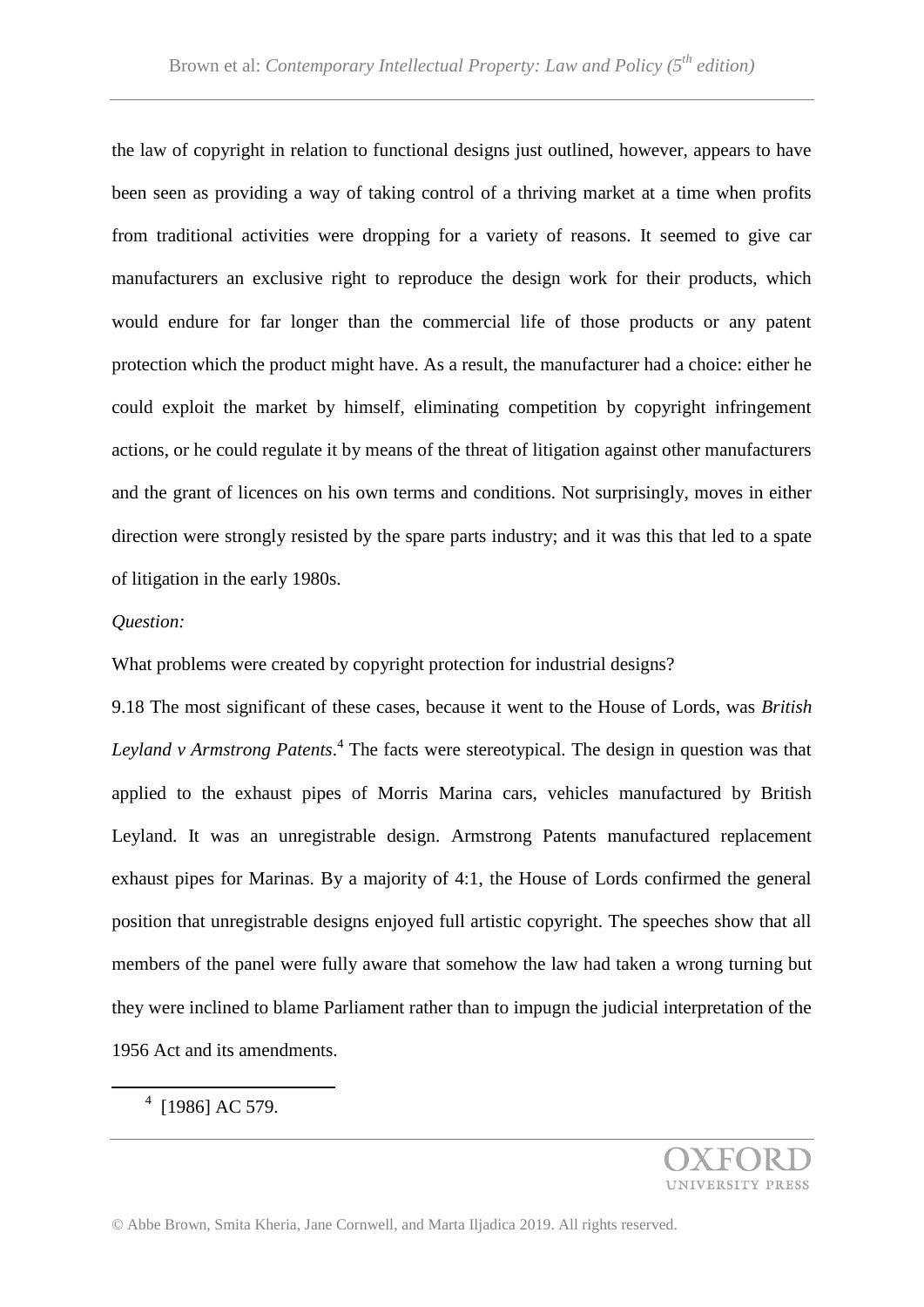9.19 The result of this development of the law was quite extraordinary: a total reversal of legislative policy accomplished by judicial decision. The policy in general terms was to protect only designs with 'eye appeal', and even those only for a maximum period of fifteen years. Now all designs had protection if within the scope of the Copyright Act; those which it had been the legislative policy to exclude from protection altogether had it for a period a great deal more than three times longer than that provided by design legislation. Moreover, as spare parts cases made clear, design copyright, while not conferring a monopoly in the manner of a registered design did, enabled manufacturers to take control of the market in their products and to eliminate competition if they so wished.

9.20 The *British Leyland* case represented the highwater mark of the development of design copyright in the UK, being the most authoritative declaration of all that unlimited artistic copyright subsisted in functional design work. But the case also saw the turn of the tide, in that, despite its findings as to the general position on copyright, the House of Lords found for Armstrong and dismissed British Leyland's action. The House was manifestly conscious that the law under its interpretation of the 1956 Act was unsatisfactory from the point of view of policy, and accordingly set out to limit its effect by drawing on other principles of law found outside the copyright legislation.

9.21 The policy problems had already been made clear by the contemporary competition law investigation into the Ford motor company's exercise of its copyrights to control the market in replacement parts for its vehicles. In May 1984 a reference in the following terms was made to the Monopolies Commission under the Competition Act 1980:

'(a) The persons whose activities are to be investigated by the Commission is Ford [Motor Company

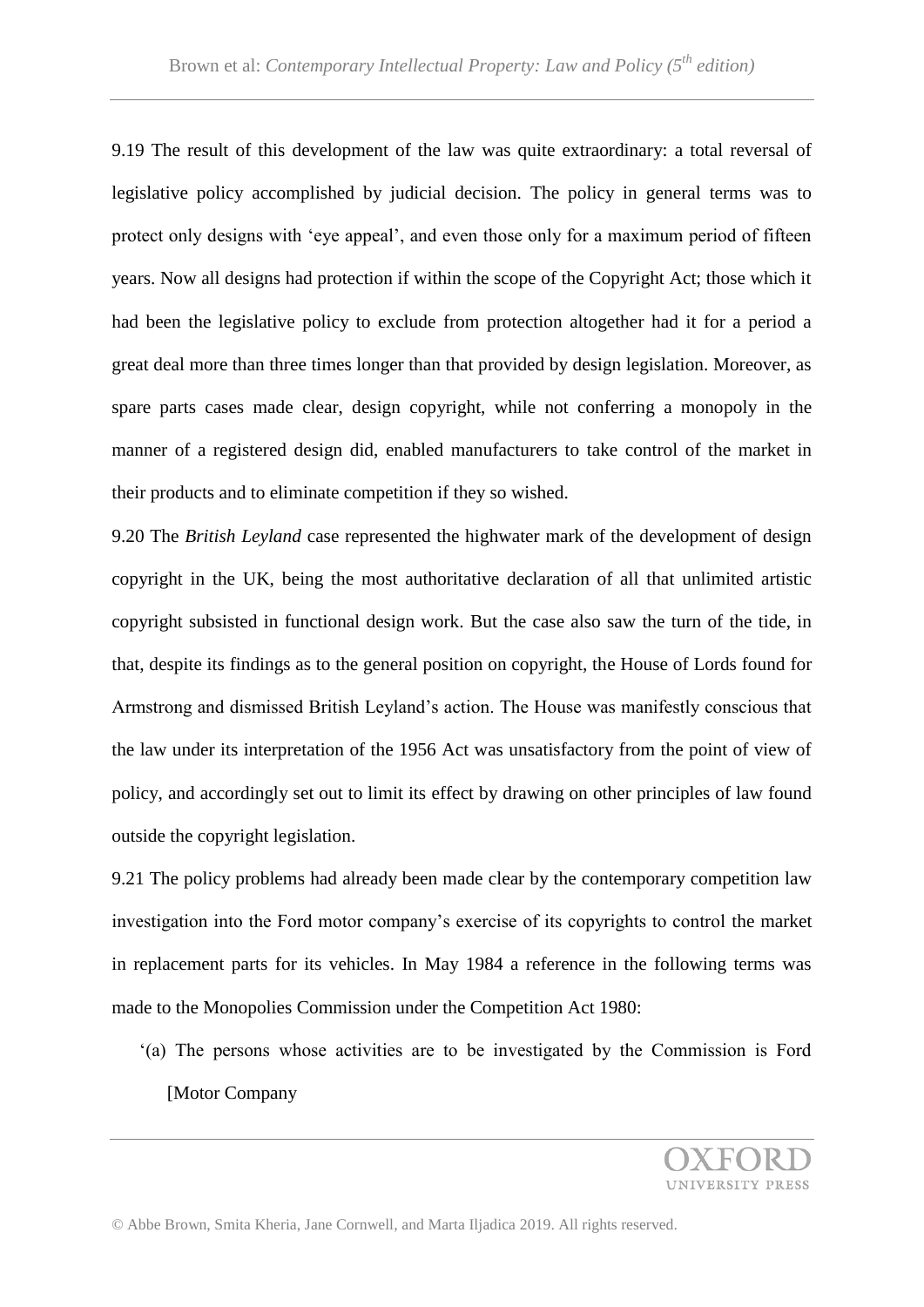Limited];

(b) the goods to which the investigation is to extend are replacement body parts;

(c) the course of conduct to be investigated is the pursuit by Ford of a policy and practice of not granting to any person (other than to persons supplying body parts to Ford) a licence to manufacture or sell in the UK any replacement body part where Ford claims to be entitled to prohibit such manufacture or sale by virtue of the copyright subsisting in the drawings or designs of body parts.

For the purposes of this reference: "body part" means any body panel fitted to a motor vehicle as standard equipment when sold new and "replacement body part" means any body panel sold as complete or partial replacement for a body part; "copyright" shall include copyright arising from the registration of a design under the Registered Designs Act 1949.'

9.22 The Commission reported in February 1985, concluding that Ford's refusal to grant licences in respect of its body panels was an anti-competitive practice, since it had the effect of preventing competition in the supply of body panels in the UK. Moreover, the practice was adverse to the public interest. Ford's prices were higher than those of the independents and the competition tended to keep the Ford price down. Corrosion part panels had been introduced by the independents and clearly satisfied a previously unmet need. It was doubtful whether Ford would have done this. 'In this way, competition has been the spur of innovation and has brought benefit to members of the car-owning public.' Ford argued that the competition of the independents was unfair since their low prices were the result of not having to pay for either research and development or a royalty. Over the five years from 1979 to 1983 the company had spent £379.6 million on R&D: there had to be some return on this level of investment. The incentive for Ford to keep its replacement part prices low was that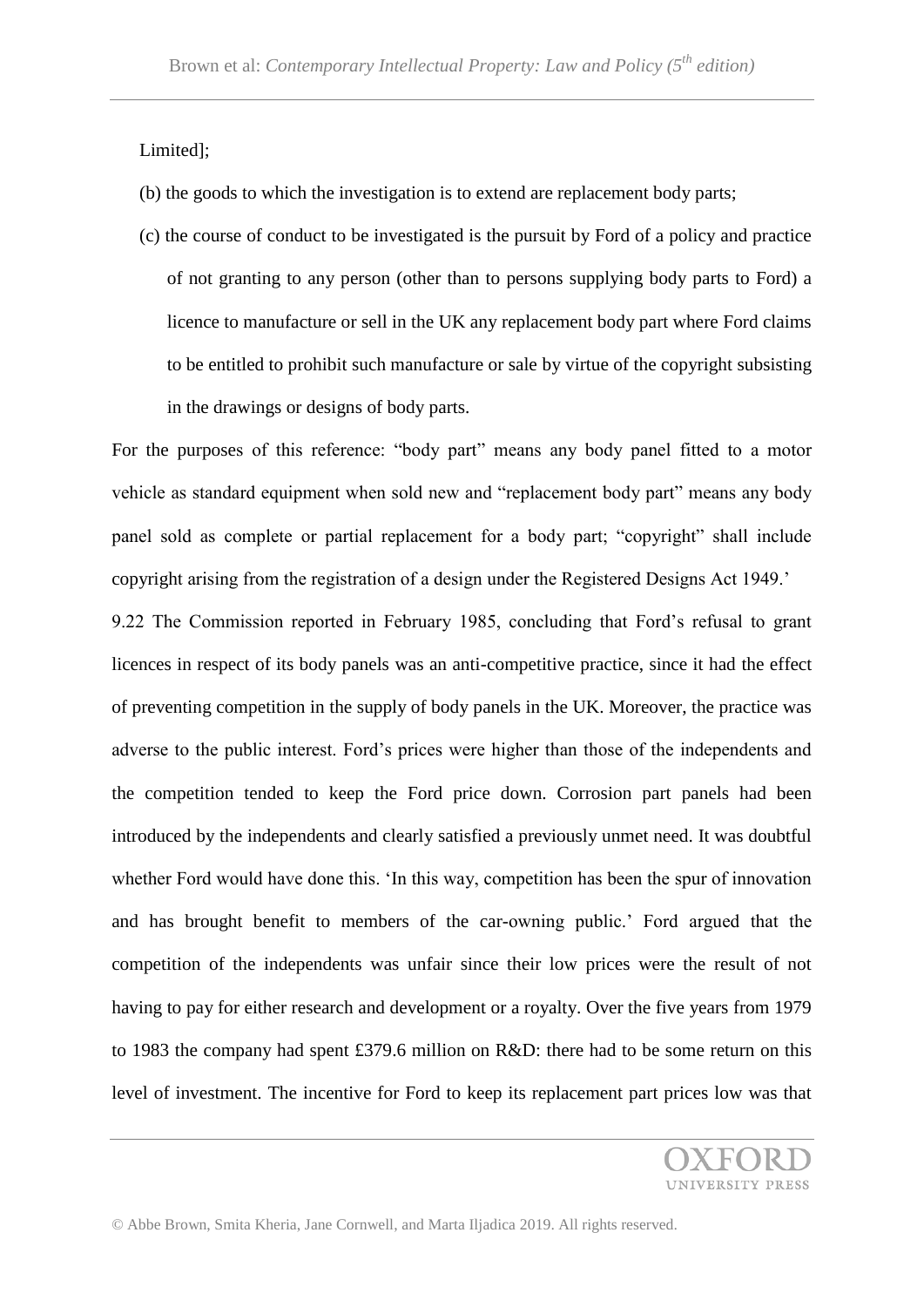the consumer took the cost of obtaining spares into account in making his initial purchase. The Commission's reply to this line of argument was, first, that Ford's sales revenue from replacement parts (between £30 and £40 million in 1983) was only a small portion of its total sales in the UK (£2,679 million in 1983); and second, following survey evidence, that the cost of replacement parts was not a crucial factor influencing the decision of purchasers, and was accordingly not a sufficient control on Ford's freedom to set prices in a market otherwise without competition.

9.23 The difficulty for the Commission lay in providing a remedy for Ford's anti-competitive conduct. The Secretary of State had no power under the Competition Act to order the grant of licences by Ford. Some change was therefore necessary in the law which gave Ford its capacity for acting in an anti-competitive manner; and to at least some extent it was this gap which the House of Lords set out to fill in the *British Leyland* case. But the competition investigation of Ford also continued: in 1985 the European Commission commenced an investigation into the matter under Community competition law. Eventually, however, that case was settled in 1990 rather than pressed to a conclusion, Ford having given undertakings that it would not insist upon absolute exclusivity in the exercise of its rights and that it would grant licences on reasonable terms.

9.24 The UK competition investigation and its European follow-up were therefore recent and ongoing events as the House of Lords decided the *British Leyland* case and sought to remedy the failures of the law to that point to control what seemed clearly to be abusive use of copyright. There was already a thread of authority holding that the owner of goods held an implied licence to infringe copyright in repairing them, drawn from the existence of such a principle in patent law. It appeared, however, that the right of repair did not permit third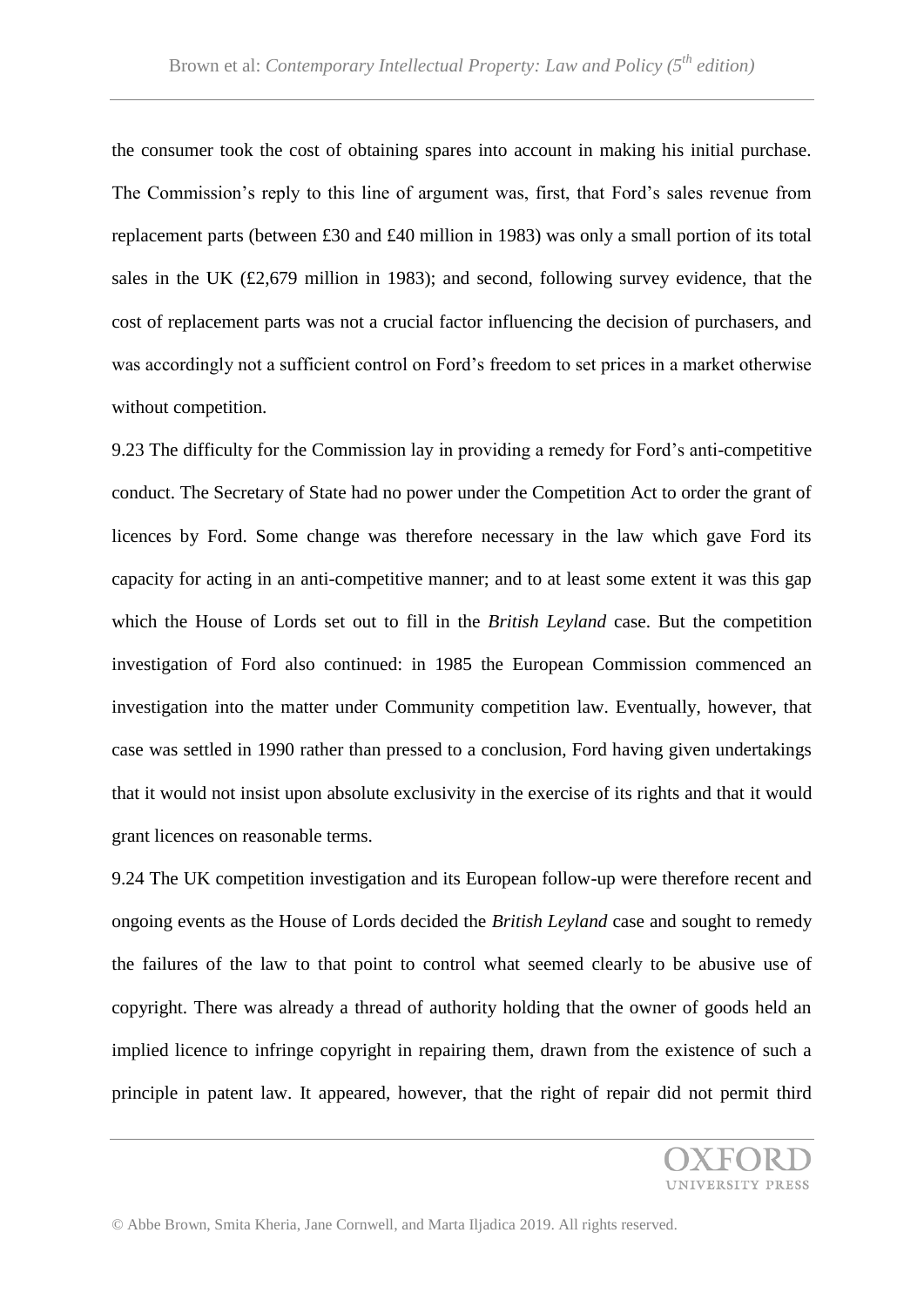parties to set up a business of manufacturing and supplying replacement parts without a prior specific order from the owner. This thread was picked up in the *British Leyland* case, in which it was held at first instance, and again in the Court of Appeal, that Armstrong could not plead a licence to repair, because they were third parties whose business of making and supplying spare parts arose before any order or commission from owners of goods in which there existed design copyright.

9.25 The House of Lords, however, set the whole argument on a new footing by shifting away from the concept of implied licence to a consideration of the rights of an owner of a product. It was clear that in general there was a right to repair what one owned and there was no need to invoke implied licences to create it. The questions were, therefore, how far did this right of the owner extend in enabling him to contract with third parties for repair, and to what extent was his right limited by the rights of others?

9.26 The court answered these questions by applying the common law principle against derogation from grant – that is to say, one is not allowed to give a thing with one hand and take it back with the other. The principle is familiar in both English and Scots law, used mainly in certain well- defined relationships, such as those between landlord and tenant, or the vendor and purchaser of a business. Nonetheless it seems clear that the principle is one of general application and one can readily imagine situations involving copyright where it could operate: for example, the granting of copyright licences. Nor is it confined to contractual situations: a common example of the application of the principle is to rights of servitudes and easements, which do not arise simply from contracts between the parties but also from their relationship, and the relationship of their respective successors in title, as proprietors and users of land.



© Abbe Brown, Smita Kheria, Jane Cornwell, and Marta Iljadica 2019. All rights reserved.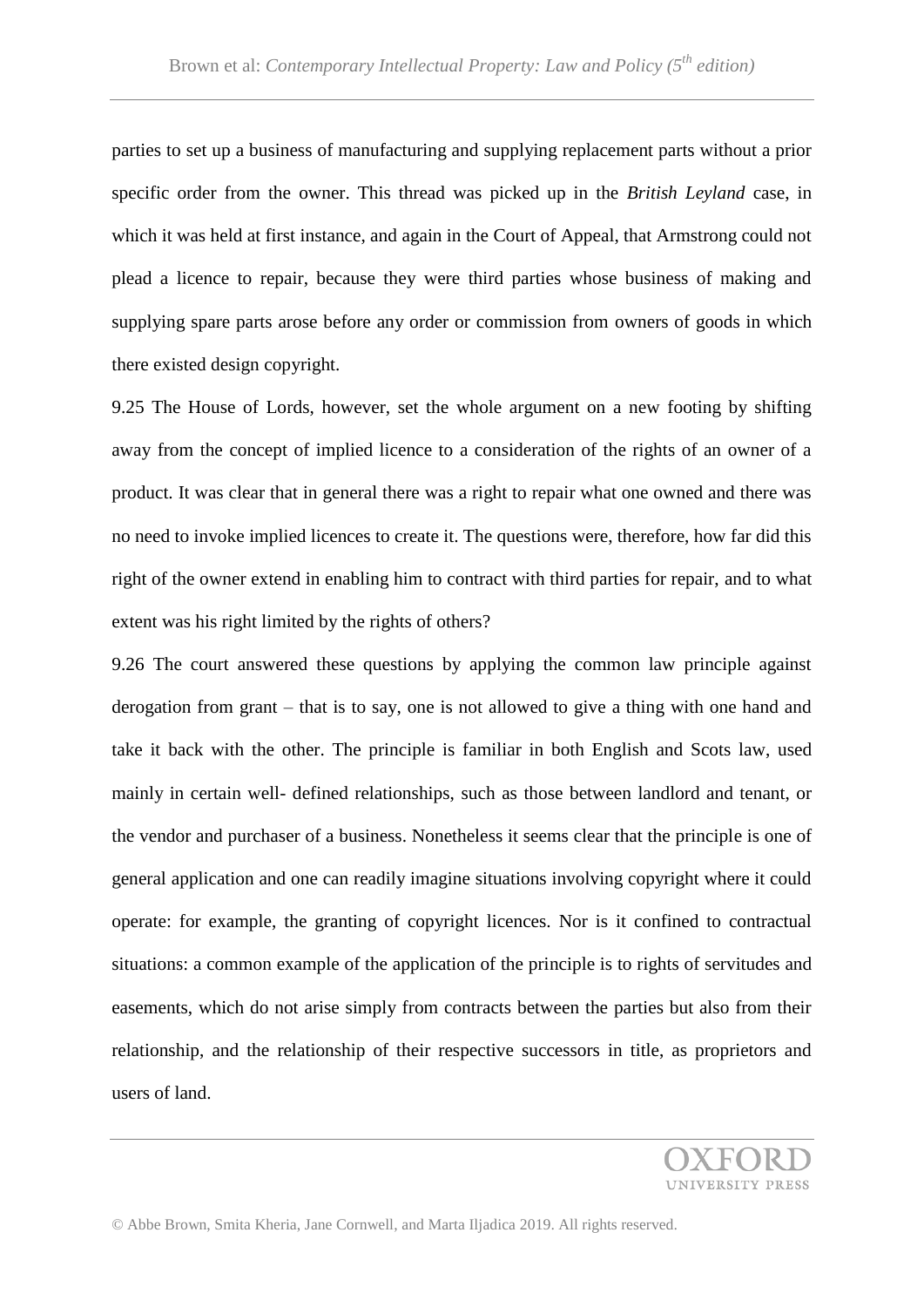# *Question:*

How and why did the House of Lords restrict design copyright in *British Leyland v* 

# *Armstrong Patents?*

9.27 Where was the grant in the *British Leyland* case? The speeches of the majority suggest that it consisted in the manufacture and sale of the cars to the public: the beneficiaries were members of the public acquiring the vehicles. Because car manufacturers seldom if ever sell direct to the public, the grant was not a contractual one. Moreover the grant benefited not only the first owner but also all subsequent ones. While there was a vague parallel with easements and servitudes, the application of the principle here went well beyond any previous case. There is clearly an ongoing legal relationship between the owners of neighbouring properties, which is quite distinct from that between the owner of a secondhand car and its manufacturer.

9.28 Further, the defendants in the case, Armstrong Patents, were not the beneficiaries of the grant and, on the orthodox view, as strangers to it were not entitled to plead the nonderogation principle. The argument of the majority in response to this point was that the activities of third parties such as Armstrong were the only way in which the beneficiaries of the grant could economically exercise their right to repair their property. A simple answer to such an argument, however, is that it is not the function of the law, or of the principle against derogation from grant, to enable people to exercise their rights more cheaply, particularly when it is done at the expense of the rights of other people. Moreover, this kind of reasoning could be extended to justify the activities of copyright pirates, because they enable the public to exercise the right to listen to music or view films more cheaply than is possible from the